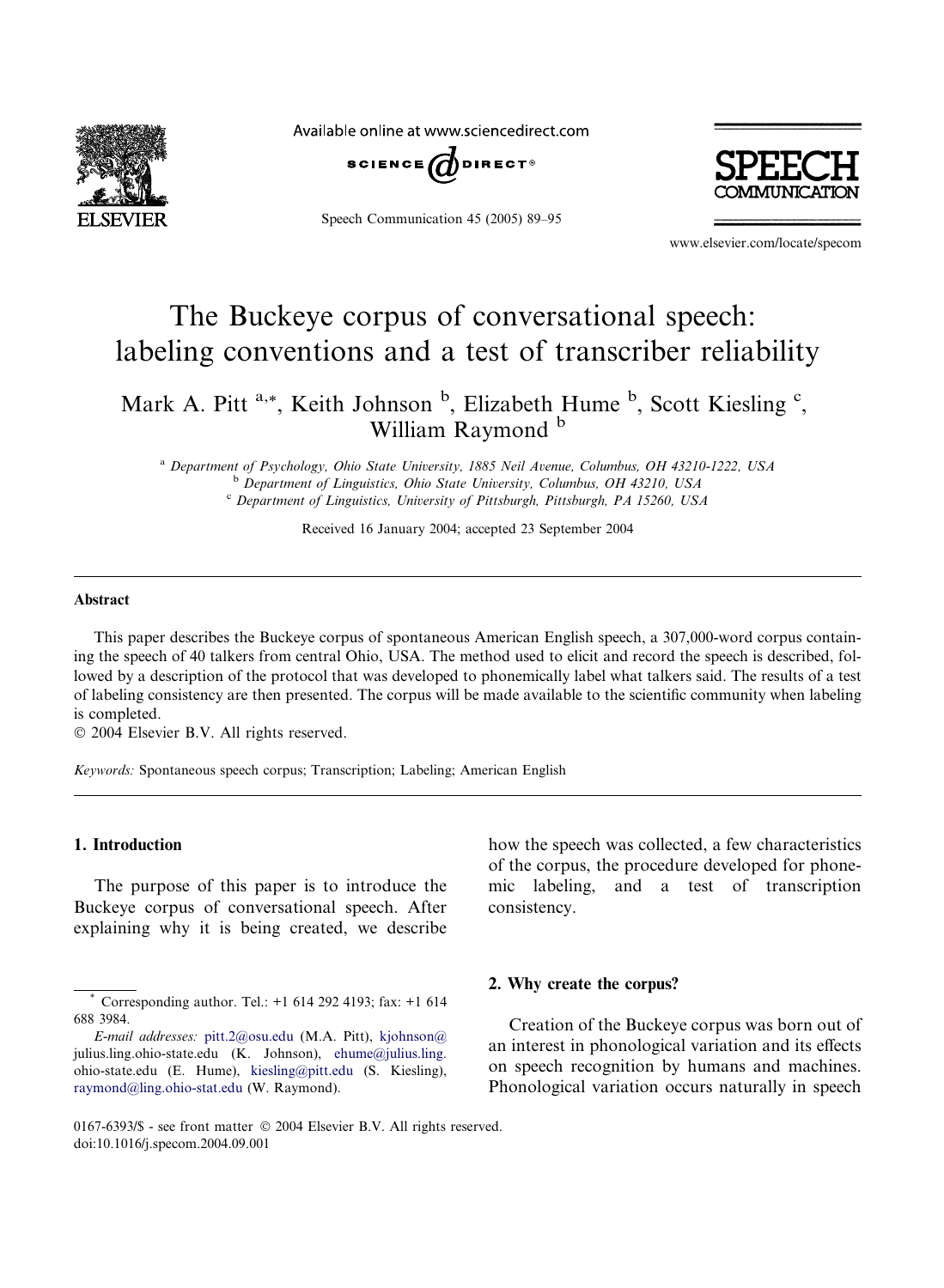production, no matter whether the talker is speaking slowly or rapidly, and varies within as well as between talkers. It can result in nontrivial distortions in the realization of a word because the changes that occur can be perceptually meaningful distinctions in the language, not simply random acoustic variation. For example, the word went can be pronounced as [went], [wen] and [w $\theta$ nt], among others, with the last two forms illustrating the deletion and substitution of a single phone. In the case of [wen], deletion of [t] creates a potential confusion with the word when. When spoken with the reduced vowel  $[\Theta]$ , [wort] could be misheard as want.

Phonological variation is of considerable interest to researchers throughout the speech sciences. Linguists have amassed collections of spoken variants and categorized them into different types of variation (e.g., deletions, substitutions, insertions) and as a function of the surrounding contexts that promote and inhibit their manifestation [\(Brown,](#page-6-0) [1990](#page-6-0); [Gimson, 1989](#page-6-0)). An additional aim of this work has been to estimate the frequency and regularity (i.e., lawfulness) of particular types of variation ([Dalby, 1986](#page-6-0); [Greenberg, 1997](#page-6-0); [Guy, 1980;](#page-6-0) [Jurafsky et al, 1998;](#page-6-0) [Labov, 1994;](#page-6-0) [Neu, 1980;](#page-6-0) [Shockey, 1973](#page-6-0)).

The availability of phonemically labeled speech corpora such as TIMIT and Switchboard has prompted linguists to study the acoustic/phonetics of phonological variation with the aim of providing a richer and deeper understanding of the phenomenon of variation ([Byrd, 1992, 1993, 1994;](#page-6-0) [Keating et al., 1994;](#page-6-0) [Jurafsky et al., 2001;](#page-6-0) [Manuel](#page-6-0) [et al., 1992\)](#page-6-0). Corpus-based investigations like these are attractive because one is able to study efficiently phonetic variability in connected speech over a large number of talkers.

Phonological variation is also of interest to researchers at the other end of the speech chain: speech recognition, be it by humans or machines. Variation is a nontrivial problem for scientists studying automatic speech recognition (ASR). In their review article ''Modeling pronunciation variation for ASR: a survey of the literature'', [Strik and Cucchiarini \(1999\)](#page-6-0) state that ''pronunciation variation research in ASR still has a long way to go'' (p. 237) and that ''more fundamental research is needed to gather more knowledge on pronunciation variation.'' Similarly, phonological variation in ordinary communicative speech is attracting the attention of psycholinguists, who have begun to explore the effects of variation on human word recognition and language production ([Deelman and](#page-6-0) [Connine, 2001](#page-6-0); [Donselaar et al., 1999](#page-6-0); [Gaskell](#page-6-0) [and Marslen-Wilson, 1996, 1998;](#page-6-0) [Utman et al,](#page-6-0) [2000](#page-6-0); [Weber, 2001](#page-6-0)).

The Buckeye corpus was created with researchers at both ends of the speech chain in mind. It is a resource with which to study variation and to assess its consequences for speech processing. For those interested in the phenomenon of variation itself, the speech files are phonemically labeled to make it easy to perform acoustic and phonological analyses. Such work should lead to a better understanding of variation. Our hope is that this information will assist speech recognition scientists in modeling variation and assist psycholinguists in studying how it affects perception.

Precisely because the corpus was created to serve a wide range of needs in the speech sciences community, it is somewhat unique. When it is released (see below), the Buckeye corpus will be the only publicly available corpus of spontaneous American English that has been phonemically labeled and accompanied by high-fidelity speech files. The two corpora that come closest are the TI-MIT corpus [\(Fisher et al, 1987](#page-6-0)), which consists of 6300 words of read speech, and a subset of the Switchboard corpus ([Greenberg, 1997\)](#page-6-0), which has 35,000 words of phonemically labeled bandlimited telephone speech.

## 3. Corpus creation

Forty talkers were from the Columbus, Ohio community. All were natives of Central Ohio (i.e., born in or near Columbus, or moved there no later than age 10). The sample was stratified for age (under 30 and over 40) and sex, and the sampling frame was limited to middle-class Caucasians. Past work suggests that such a sample is large enough to ensure that the interspeaker varia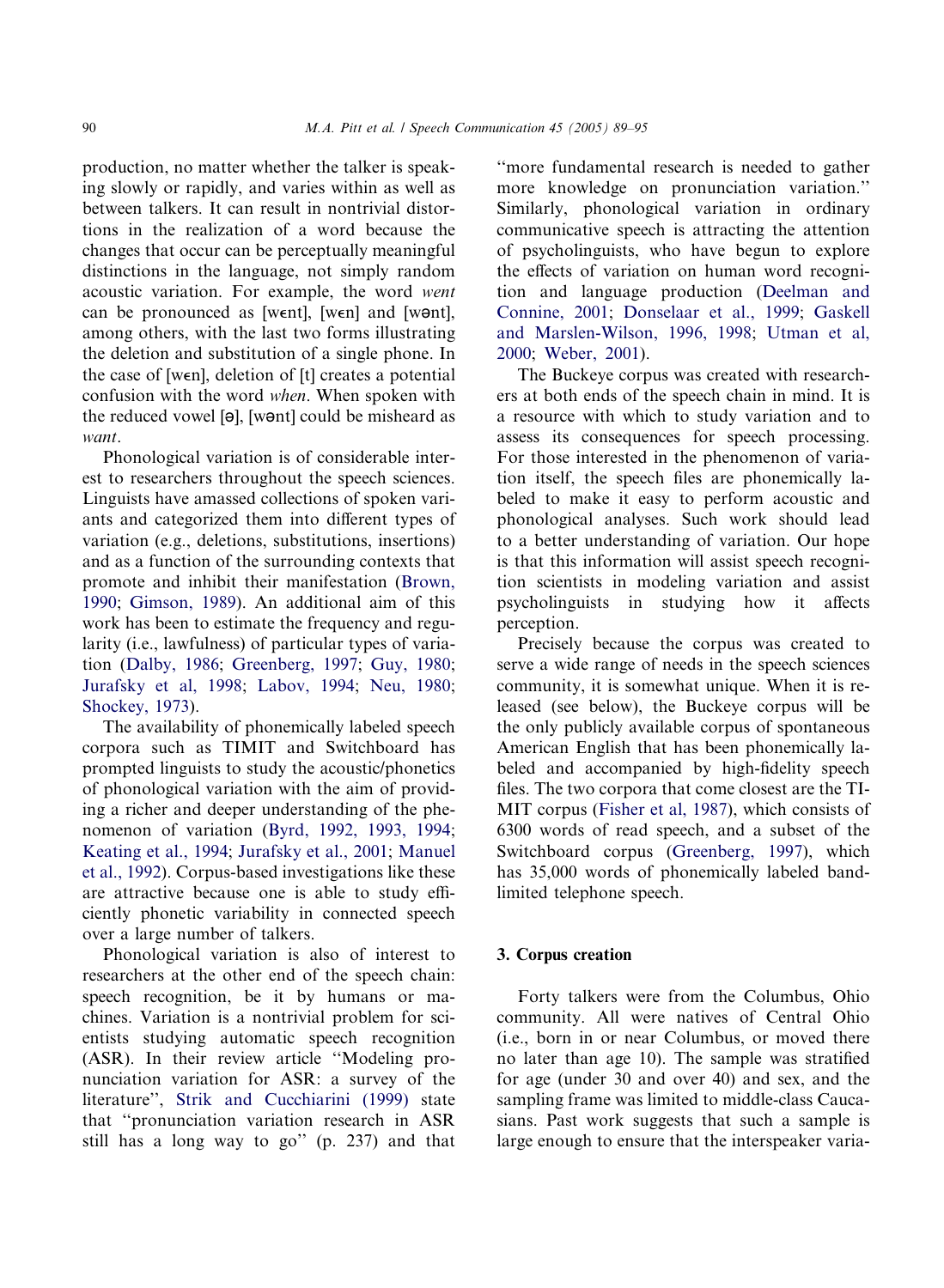tion observed in the corpus is representative of the speech community ([Fasold, 1990](#page-6-0)).

Talkers were recruited through advertisements in local newspapers and through referrals from other talkers between October 1999 and May 2000. They were invited to come to Ohio State University's main campus to have a conversation about everyday topics such as politics, sports, traffic, schools. After the interview, talkers were debriefed on the conversation's true purpose and all consented to having their speech used in research.

After a significant amount of piloting different protocols for eliciting large amounts of unmonitored speech, a modified sociolinguistic interview format was chosen. Interviews were conducted in a small seminar room by one of two interviewers, a 32-year-old male or a 25-year-old female. Talkers sat in a chair facing the interviewer and wore a head-mounted microphone (Crown CM-311A), which allowed considerable freedom of movement. The microphone was fed to a DAT recorder (Tascam DA-30 MKII, 48 kHz sampling rate) via a Yamaha MV 802 amplifier, where the signal level was monitored by the interviewer.

Upon arrival, talkers were told that the purpose of the study was to learn how people express ''everyday'' opinions in conversation, and that the actual topic was not important. Each interview began with a few questions about the talker concerning his/her age, place of birth, family make-up, etc. This information was found by the interviewers to lead to questions that easily elicited opinions, such as how Columbus has changed over the years, how families get along, how children should be raised, etc. These topics in turn offered opportunities for talkers to express other opinions. In order to elicit more conversation, the interviewer often challenged the talker with other points of view or asked for illustrations of alternative opinions. As the session proceeded, talkers became less inhibited and the interview approximated a friendly conversation usually within 5 or 10min of its beginning. Interviews lasted from 30 to 60min, with the latter being the target length. To control for the possible influences of the interviewer's sex, each interviewer met with half of the talkers in each sex/age group.

# 4. Corpus transcription and labeling

The recorded conversations were first orthographically transcribed into written English text. In addition to being used in phonemic labeling, the written version of the corpus enabled us to determine early on some of the characteristics of the corpus. A few are described here.

Talkers spoke a total of 306,652 words (i.e., tokens), and 9600 different words in all. Slightly more than half of the word tokens (57%) were function words, with the remainder being content words. The left two bars in [Fig. 1](#page-3-0) show how the words vary in number of syllables when combined across all talkers. As is true in other transcribed corpora of informal speech [\(Carterette and Jones, 1974;](#page-6-0) [Svart](#page-6-0)[nick and Quirk, 1980](#page-6-0)). 1-syllable words dominate the token count whereas 1-, 2-, and 3-syllable words constitute the majority of word types. The two right bars show these same data averaged over talkers to obtain a profile of central tendency. The token percentages for the ''average talker'' are virtually identical to those for all talkers combined (compare first and third bars), but the distribution of word types changes across them: the percentage of 3-syllable words increased from the average talker to all talkers, whereas the percentage of 1-syllable words did the reverse. This suggests that as a group, talkers spoke more unique 3-syllable than 1-syllable words, so that when the 3-syllable words were combined over talkers, they constituted a larger percentage of word types. It is worth mentioning that the averaged talker data, when measured in percentages as in [Fig. 1](#page-3-0), are very representative of all 40 talkers, as the standard deviation was less than 2% in all five word-length categories. Such low variability is surprising given how much talkers differed from one another in how much they said (range: 3100–12,200 words).

To phonemically label the corpus, it was necessary to develop a protocol to standardize labeling. We began by adopting the TIMIT labeling guidelines and using the DARPA phonetic alphabet ([Garofolo et al., 1993;](#page-6-0) [Seneff and Zue, 1988\)](#page-6-0). Members of the research team independently labeled 1 min stretches of speech ( $\sim$ 200 words) by a talker. Choice of phonemic labels and their boundaries were then compared and differences discussed. This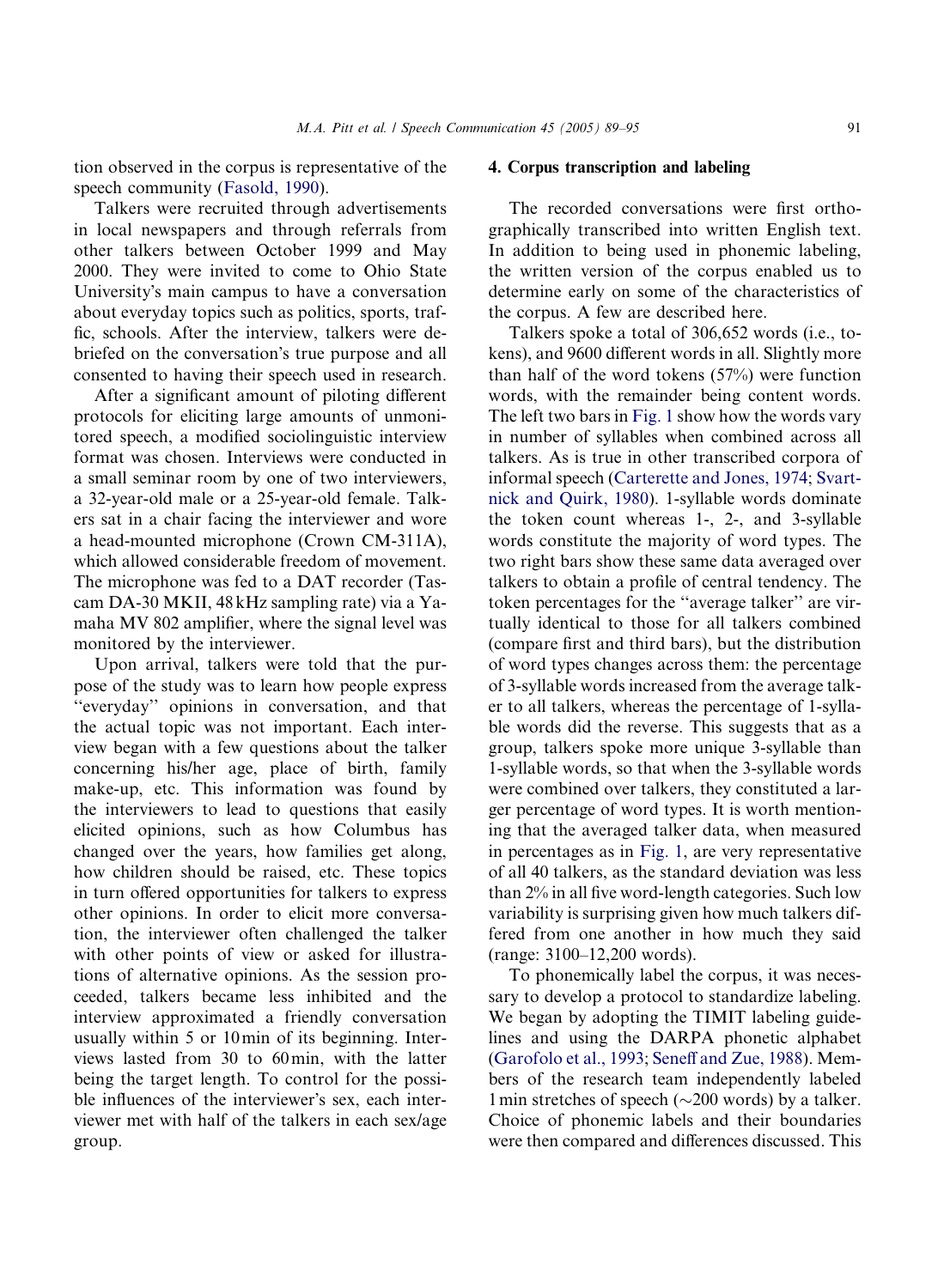<span id="page-3-0"></span>

Fig. 1. Token and type characteristics in the Buckeye corpus.

process was repeated many times on new stretches of speech and across multiple talkers. A labeling protocol and phonemic alphabet emerged from these efforts. Both are contained in a manual that was written for transcribers, a copy of which can be found at <http://vic.psy.ohio-state.edu.>

Two passes are made through each speech file during labeling. In the first, labeling is automated. A small (1min) stretch of speech (downsampled to 16 kHz) and its corresponding orthographic transcription are fed into Entropics Aligner, which assigns phonemic labels using acoustic phone models that were built from training on the TIMIT corpus of spoken English. The second pass through a speech file involves hand-correcting the phonemic labels and their alignment. Once completed, phonemic labeling of what was said along with the acoustic properties of each phone can be analyzed. To date, first-pass alignment has been completed on 64% of the corpus (193,000 words) and the more time-consuming second-pass alignment has been completed on 35% (104,000 words).

#### 5. Test of labeling consistency

A test of labeling consistency was conducted to measure inter-transcriber agreement in phone labeling. Four 1min samples (220 words each) of speech were independently labeled by four transcribers. The samples were taken from the middle of the interviews of four talkers, one from each age/sex category. The talkers had not previously been labeled by any of the transcribers, and each transcriber worked alone on the samples rather than using ''consensus-based'' labeling [\(Shriberg](#page-6-0) [and Lof, 1991](#page-6-0)).

Agreement was measured by counting the number of phone labeling agreements for all pairs of transcribers (six total). For example, if a particular phone was labeled by the first transcriber (T1) as "ih"  $\text{II}$ , by the second transcriber  $(T2)$  as "ix" [i], and by transcribers three and four (T3 and T4) as ''ih'' [I], then the number of transcriber pairs who agree with each other is three (T1–T3, T1–T4, T3–T4) and the number of transcriber pairs who disagree with each other is also three (T1–T2, T3–T2, and T4–T2). With one of the transcribers labeling the phone differently from the others, only three out of the six possible pairings of transcriptions show agreement, making the agreement rate  $50\%$  (i.e., agreement = agree/(disagree  $+$  agree)). This method of calculating agreement is more conservative than that used by [Shriberg and Lof \(1991\),](#page-6-0) who penalized disagreements less by dividing the number of disagree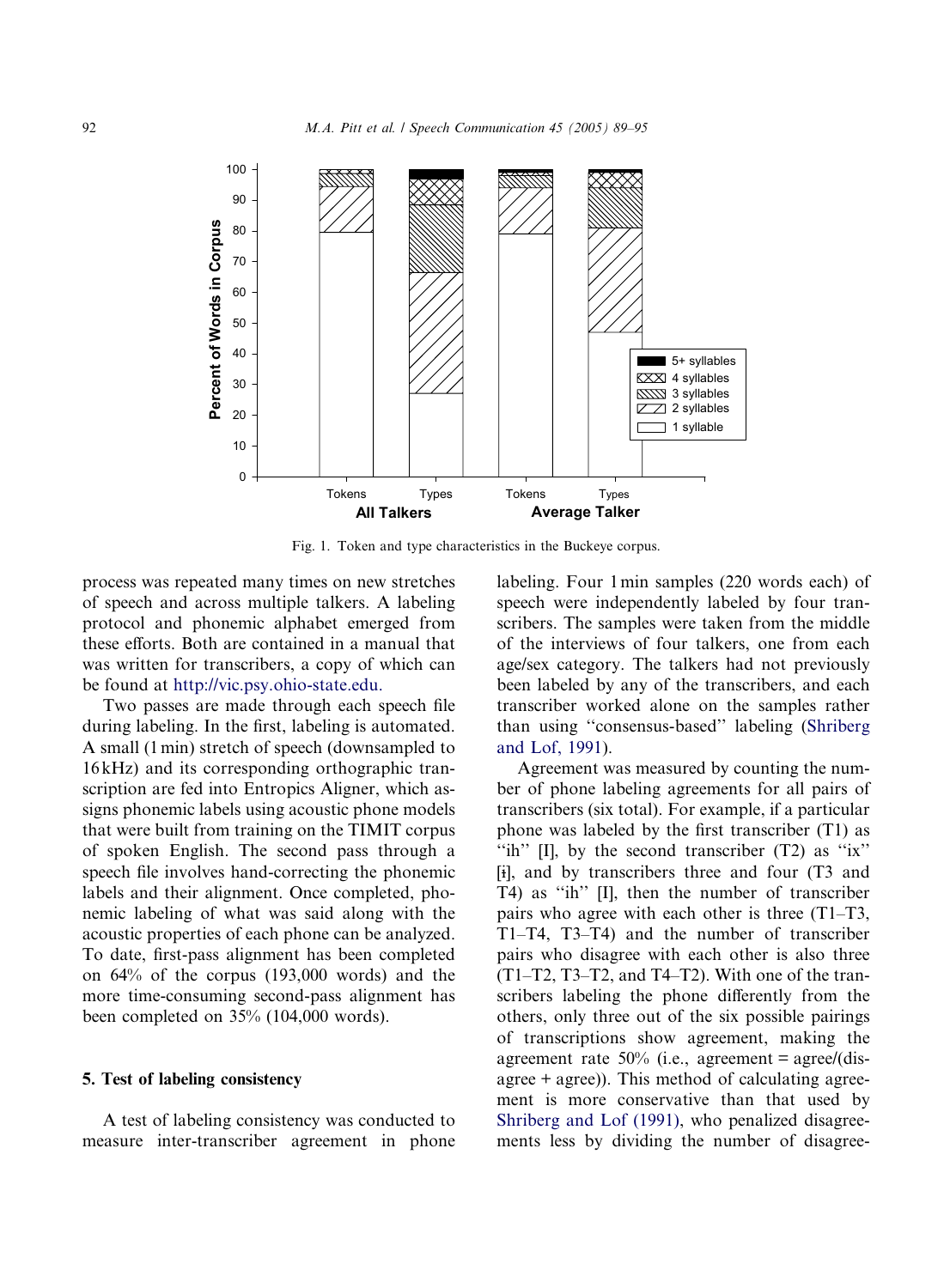ments by two in the preceding formula, which gives an agreement rate of 66% in this example.

There were 2159 phones in the passages labeled for the test. With six transcriber pairs per phone, this resulted in 12,954 paired comparisons of the labels. Of these,  $10,402$  pairs  $(80.3\%)$  showed agreement. The second column in Table 1 shows the percentage of transcriber agreements summed over all segments and then broken down by broad segment classes. Listed in column three are values of the kappa statistic, a widely used measure of interjudge agreement that controls for chance and varies between 0 and 1.0 [\(Cohen, 1960](#page-6-0); [Cucchiarini, 1996](#page-6-0); [Perreault and Leigh, 1989\)](#page-6-0). Larger values indicate greater agreement. A related measure,  $max(kappa)$ , is listed in the next column and reflects the consistency of phonetic symbol use across transcribers, with larger values indicating greater consistency.

Transcribers agreed most often when labeling stops and fricatives. Agreement dropped slightly when labeling nasals and liquids. The high *max*-(kappa) values across these four consonant categories indicates that transcribers were using the symbol set similarly.

Less labeling agreement was found with the vowels. The cause of this drop in labeling consistency can be better understood by examining the labeling matrix for monophthongal vowels [\(Table](#page-5-0) [2;](#page-5-0) diphthongs were labeled with a high degree of accuracy). The most reliably transcribed monophthongs included the point vowels ''uw'' [u] 78% agreement, ''ow'' [o] 69% agreement, ''iy'' [i] 67%

| Table 1 |                                                        |  |  |
|---------|--------------------------------------------------------|--|--|
|         | Measures of labeling consistency in the Buckeye corpus |  |  |

 $\pm$  11  $\pm$  11

|                           | N    | $\frac{0}{0}$<br>Agree | Kappa | Max<br>(kappa) | $\frac{0}{0}$<br>Unanimous |
|---------------------------|------|------------------------|-------|----------------|----------------------------|
| Overall                   | 2159 | 80.3                   | .797  | .926           | 62                         |
| <b>Stops</b>              | 368  | 92.9                   | .918  | .965           | 74                         |
| Fricatives                | 507  | 91.2                   | .894  | .947           | 76                         |
| <b>Nasals</b>             | 331  | 87.5                   | .82   | .942           | 68.5                       |
| Liquids                   | 251  | 86.5                   | .802  | .927           | 56                         |
| Vowels                    | 907  | 69                     | .66   | .87            | 49                         |
| Vowels<br>$(\sim$ ix,ux)  | 907  | 73.6                   | .701  | .89            | 53                         |
| Overall<br>$(\sim$ ix,ux) | 2159 | 82.2                   | .816  | .933           | 63.5                       |

agreement, "aa" [a] 64% agreement, and "ae" [œ] 63% agreement. Two vowel symbols that showed extremely low levels of transcriber agreement were "ix" [i]  $17\%$  and "ux" [ $\forall$ ] 7%. Such low agreement, together with a drop in the  $max(kappa)$  value for vowels, indicates that the transcribers used these symbols inconsistently. Comparison of labels showed that one transcriber used ''ux'' fairly often while the others used this symbol only rarely, choosing instead either ''ix'' or ''ax'' for the same segments. To examine the effects of this variation in symbol usage on labeling agreement, we recalculated the measures in Table 1, collapsing "ix" [i] and "ux"  $[\forall]$  onto the more frequently used symbols for such segments ("ih" [I] and "ax" [a] respectively). The revised estimates of transcriber reliability are shown in the last two rows of the table. All measures of transcriber reliability improved noticeably from this slight broadening of the labeling symbol set. It would continue to improve if other confusable vowels were combined as well (e.g., "ah"  $[\uparrow]$  and "ax" [a]).

Despite the lower level of labeling agreement found with the vowels, the results of this test of labeling consistency compare favorably with other studies, even though most of these used read speech rather than spontaneous speech, a few of which were in German [\(Amorosa et al., 1985](#page-6-0); [Burkowsky, 1967](#page-6-0); [Eisen, 1991;](#page-6-0) [Irwin, 1970;](#page-6-0) [Philips](#page-6-0) [and Bzoch, 1969](#page-6-0)). For example, using a similarly broad symbol set in transcribing read speech, [Eisen \(1991\)](#page-6-0) found labeling accuracy was 88% for obstruents, 93% for sonorants, and 83% for vowels. The corresponding values in the current test were 92%, 87%, and 74%, respectively.

In addition to measuring reliability of phonemic labeling, we also compared transcribers' temporal placement of labels. Transcribers could hypothetically choose exactly the same phonemic labels yet mark the boundaries of segments at different locations in time in the speech waveform. The average deviation of the boundary locations were calculated for those segments for which transcribers chose the same phonetic symbol (i.e., unanimous agreement; see Table 1). The mean deviation in boundary placement across all six pairs of transcribers was 16ms. This degree of variation is comparable to that found by others. For example,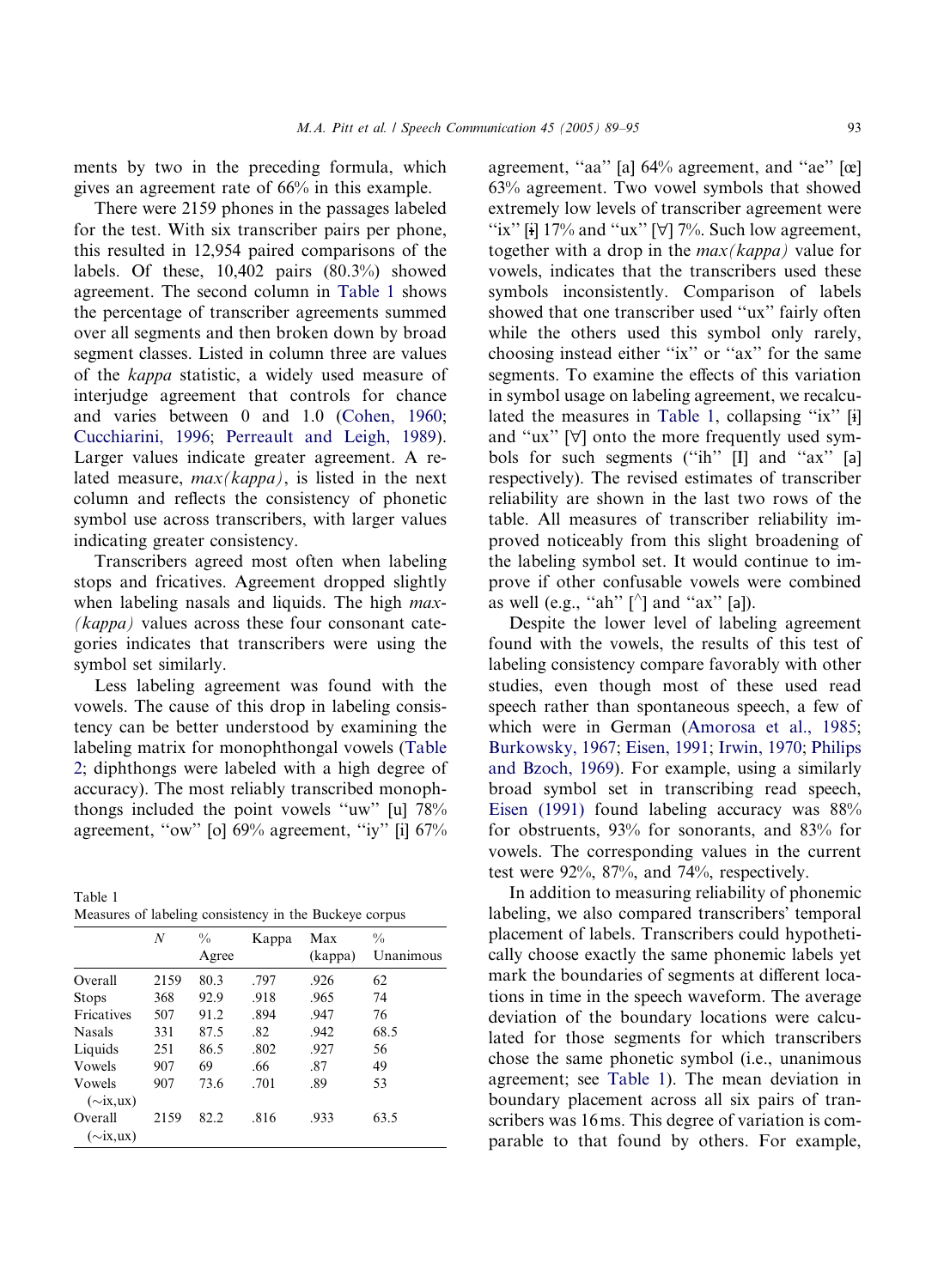|               | iy[i]          | ih[I]    | $eh[\epsilon]$ | $ae[\alpha]$ | ix[i]    | ax[a]        | ah[']        | $ux[\forall]$ | uw[u]    | uh[U]    | ow[o] | ao[a] | aa[a] |
|---------------|----------------|----------|----------------|--------------|----------|--------------|--------------|---------------|----------|----------|-------|-------|-------|
| iy            | 468            |          |                |              |          |              |              |               |          |          |       |       |       |
| ih            | 180            | 478      |                |              |          |              |              |               |          |          |       |       |       |
| eh            | $\overline{0}$ | 65       | 337            |              |          |              |              |               |          |          |       |       |       |
| ae            | $\mathbf{0}$   | 8        | 69             | 222          |          |              |              |               |          |          |       |       |       |
| ix            | 41             | 192      | 38             | $\mathbf{0}$ | 84       |              |              |               |          |          |       |       |       |
| ax            | 2              | 67       | 64             | 17           | 115      | 274          |              |               |          |          |       |       |       |
| ah            | $\mathbf{0}$   | 9        | 20             | 9            | 4        | 111          | 214          |               |          |          |       |       |       |
| ux            | 3              | 19       | 8              | $\theta$     | 25       | 34           | 8            | 8             |          |          |       |       |       |
| uw            | 0              | 9        | $\theta$       | $\theta$     | 2        | $\mathbf{0}$ | $\mathbf{0}$ | 6             | 81       |          |       |       |       |
| uh            |                | 6        | $\theta$       | $\mathbf{0}$ | 5        |              | 2            | 6             | 6        | 37       |       |       |       |
| ow            | $\Omega$       | $\Omega$ | 9              | $\theta$     | 2        | 15           | 24           | 4             | $\theta$ | $\theta$ | 198   |       |       |
| ao            | $\Omega$       | $\Omega$ | $\theta$       | $\mathbf{0}$ | $\theta$ |              | 6            | $\mathbf{0}$  | $\theta$ | 3        | 34    | 96    |       |
| aa            | $\Omega$       | $\theta$ | 5              | 26           | $\theta$ | 20           | 43           | $\theta$      | $\Omega$ | 0        | 2     | 37    | 232   |
| $\frac{0}{0}$ | 67             | 46       | 55             | 63           | 17       | 38           | 48           | $\mathbf{r}$  | 57       | 55       | 69    | 67    | 64    |

<span id="page-5-0"></span>Table 2 Vowel transcription matrix for monopthongal vowels

Agreements are along the diagonal and disagreements on the off diagonal. The bottom row contains the percent agreement for each vowel.

[Wesenick and Kipp \(1996\)](#page-6-0) found in broad phonemic labeling of read sentences by three transcribers that the average deviation in label placement was about 10ms. Interestingly, this value almost doubled (to 18ms) when hand labeling was compared with machine labeling.

The labeling consistency results are presented not only for the reader to evaluate the success of our labeling methodology, but also to underscore the realities of studying spontaneous speech using phonemic labels. Speech varies tremendously and even unpredictably when spoken in a relaxed style. Labeling consistency will reflect this. Researchers interested in studying the labeled corpus should do so in the context of these results. Indeed, researchers interested in the relationship between the acoustic properties of seemingly impoverished speech and its perception will likely find the variability in labeling of interest.

# 6. Corpus availability

Once 50% of the corpus has been transcribed, it will be made available free of charge to the research community through the Linguistics Department at Ohio State University, which at present we anticipate will be in the Fall of 2005. The release will include the speech files, accompanying orthographic and phonemic transcriptions, software to search the corpus, the transcription manual, and data on transcriber consistency tests. The entire corpus will be released when labeling is finished.

#### 7. Conclusions

Although the Buckeye corpus was created to study phonological variation, it should be useful to scientists interested in many other aspects of spontaneous speech. Indeed, a guiding principle in its creation was to make it as versatile as possible. This is one reason why the speech of talkers in different age/sex strata were sampled and why the entire corpus is being phonemically labeled. In the future, we hope to enhance the corpus even further by including additional information with the speech files, such as prosody (the speech of one talker has already been ToBI transcribed) and talking style.

# Acknowledgments

We thank Robin Dautricourt, Craig Hilts, Matthew Makashay, Jeff Mielke and the many undergraduates for assistance in transcription. This work was supported by NIDCD Grant 004330.